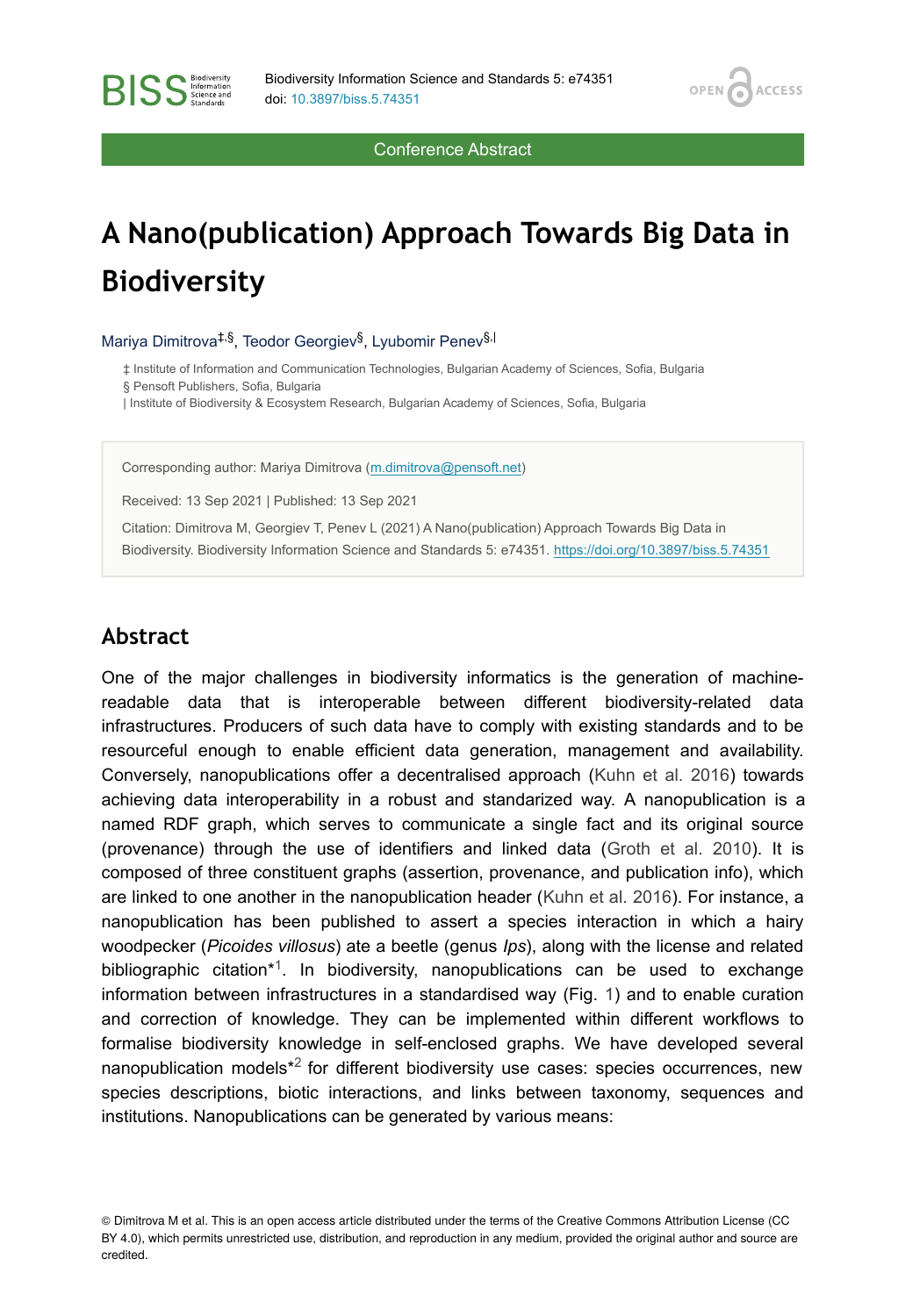<span id="page-1-0"></span>

#### Figure 1.

Biodiversity infrastructures can communicate via nanopublications by publishing to and reading from the decentralised nanopublication server network.

- 1. semi-automatic extraction from the published literature with a consequent human curation and publication;
- 2. generation during the publication process by the authors via dedicated formalisation tool and published together with the article;
- 3. *de novo* generation of a nanopublication through decentralised networks such as Nanobench ([Kuhn et al. 2021\)](#page-2-4).

One of the possible uses of nanopublications in biodiversity is communicating new information in a standardised way so that it can be accessed and interpreted by multiple infrastructures that have a common agreement on how information is expressed through the use of particular ontologies, vocabularies and sets of identifiers. In addition, we envision nanopublications to be useful for curation or peer-review of published knowledge by enabling any researcher to publish a nanopublication containing a comment of an assertion made in a previously published nanopublication. With this talk, we aim to showcase several nanopublication formats for biodiversity and to discuss the possible applications of nanopublications in the biodiversity domain.

# **Keywords**

nanopublications, RDF, provenance, decentralisation

# **Presenting author**

Mariya Dimitrova